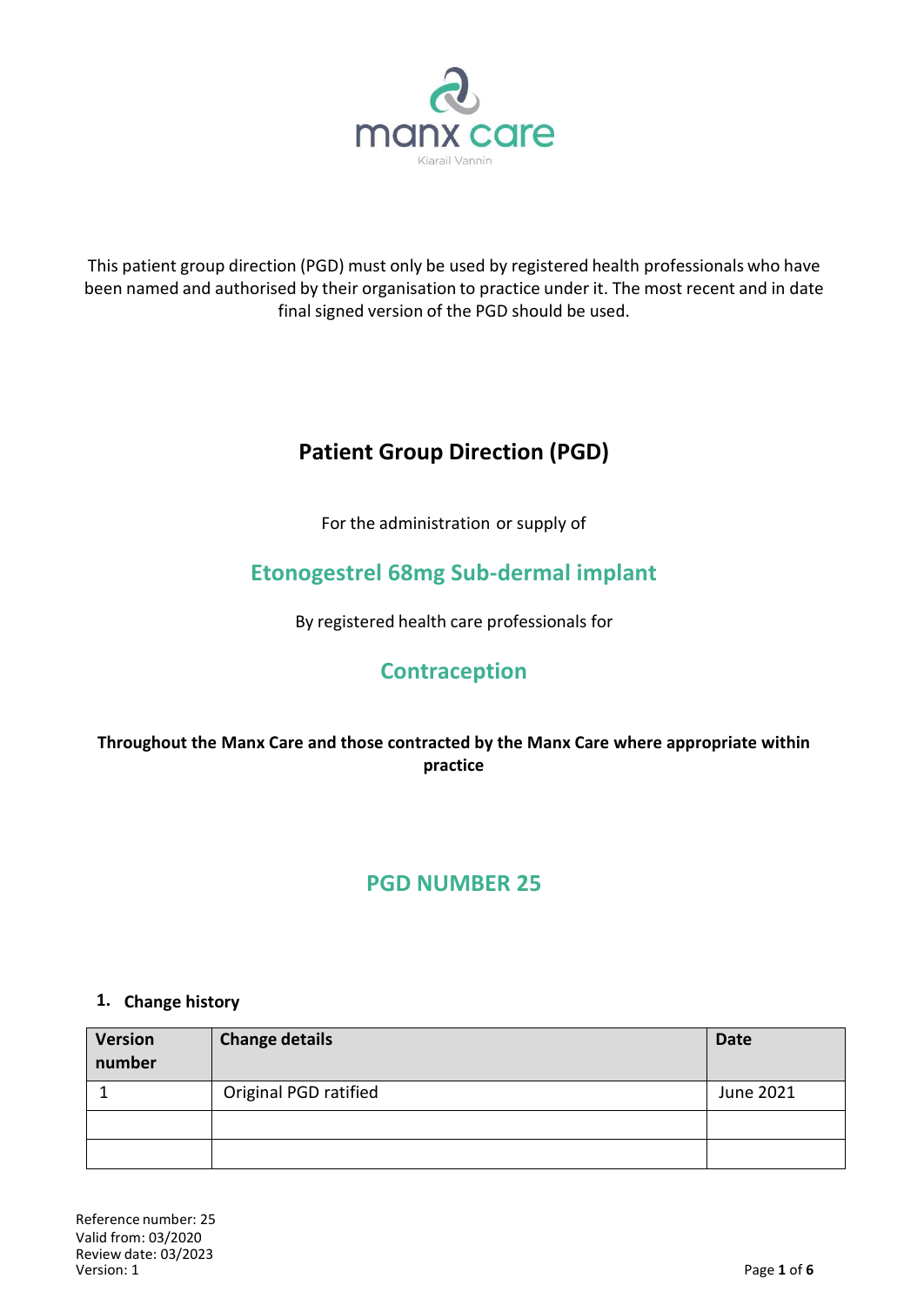## **2. Medicines practice guideline 2:** *Patient group directions*

Refer to the relevant sections of NICE medicines practice guideline 2: *Patient group directions* as stated in the blank template notes. For further information about PGD signatories, see the NHS and Manx Care PGD website FAQs

#### **3. PGD development**

Refer to the NICE PGD competency framework for people developing PGDs

| Job Title & organisation           | <b>Name</b> | <b>Signature</b> | Date |
|------------------------------------|-------------|------------------|------|
| Author of the PGD                  |             |                  |      |
| Member of the PGD<br>working group |             |                  |      |

#### **4. PGD authorisation**

Refer to the NICE PGD competency framework for people authorising PGDs

| <b>Job Title</b>                                             | <b>Name</b> | Signature | <b>Date</b> |
|--------------------------------------------------------------|-------------|-----------|-------------|
| <b>Medical Director</b>                                      |             |           |             |
| Chief Pharmacist/<br><b>Pharmaceutical Adviser</b>           |             |           |             |
| Senior Paramedic                                             |             |           |             |
| Director of Nursing                                          |             |           |             |
| <b>GP Adviser</b>                                            |             |           |             |
| Senior Microbiologist<br>(if PGD contains<br>antimicrobials) |             |           |             |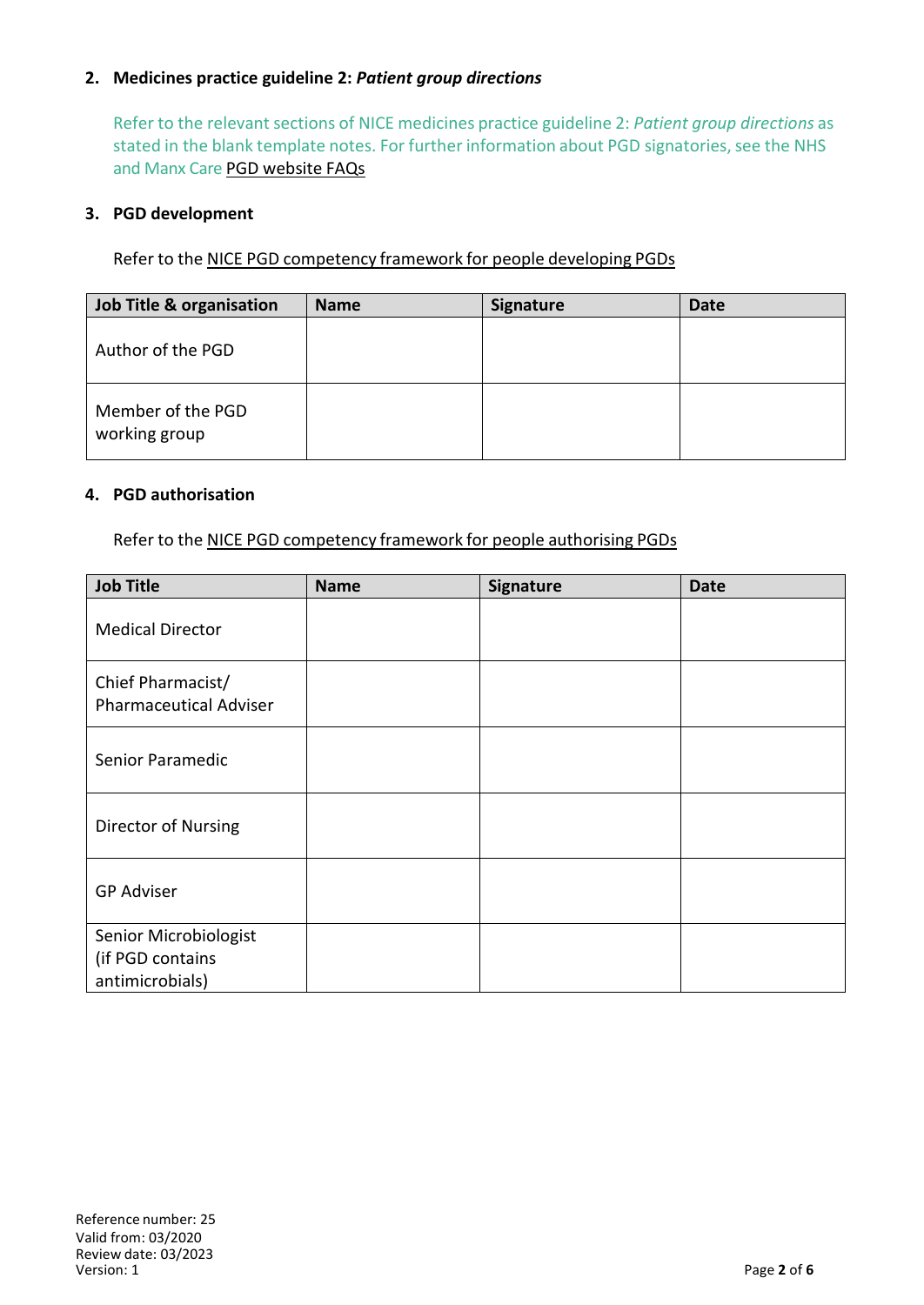## **5. PGD adoption by the provider**

Refer to the NICE PGD competency framework for people authorising PGDs

| Job title and<br>organisation | <b>Signature</b> | <b>Date</b> | Applicable or not<br>applicable to area |
|-------------------------------|------------------|-------------|-----------------------------------------|
|                               |                  |             |                                         |

### **6. Training and competency of registered healthcare professionals, employed or contracted by the Manx Care, GP practice or Hospice**

Refer to the NICE PGD competency framework for health professionals using PGDs

|                             | Requirements of registered Healthcare professionals working                |  |  |
|-----------------------------|----------------------------------------------------------------------------|--|--|
|                             | under the PGD                                                              |  |  |
| <b>Qualifications and</b>   | Registered healthcare professionals, working within or<br>$\bullet$        |  |  |
| professional registration   | contracted by the Manx Care, GP practice or Hospice who are                |  |  |
|                             | permitted staff groups outlined within the current PGD policy              |  |  |
|                             | Pharmacists must be practising in Manx Care authorised<br>$\bullet$        |  |  |
|                             | premises i.e. contracted pharmacy premises                                 |  |  |
|                             | Specific training in sexual health and/or contraception, or<br>$\bullet$   |  |  |
|                             | equivalent experience                                                      |  |  |
| <b>Initial training</b>     | Knowledge of current guidelines and the administration of the<br>$\bullet$ |  |  |
|                             | drug specified in this PGD/BNF and of the inclusion and                    |  |  |
|                             | exclusion criteria                                                         |  |  |
|                             | Training which enables the practitioner to make a clinical                 |  |  |
|                             | assessment to establish the need for the medication covered by             |  |  |
|                             | this PGD                                                                   |  |  |
|                             | Local training in the use of PGDs<br>$\bullet$                             |  |  |
| Competency                  | Staff will be assessed on their knowledge of drugs and clinical            |  |  |
| assessment                  | assessment as part the competency framework for registered health          |  |  |
|                             | professionals using PGDs                                                   |  |  |
| <b>Ongoing training and</b> | The registered health care professionals should make sure they are         |  |  |
| competency                  | aware of any changes to the recommendations for this medication;           |  |  |
|                             | it is the responsibility of the registered health care professionals to    |  |  |
|                             | keep up to date with continuing professional development. PGD              |  |  |
|                             | updates will be held every two years                                       |  |  |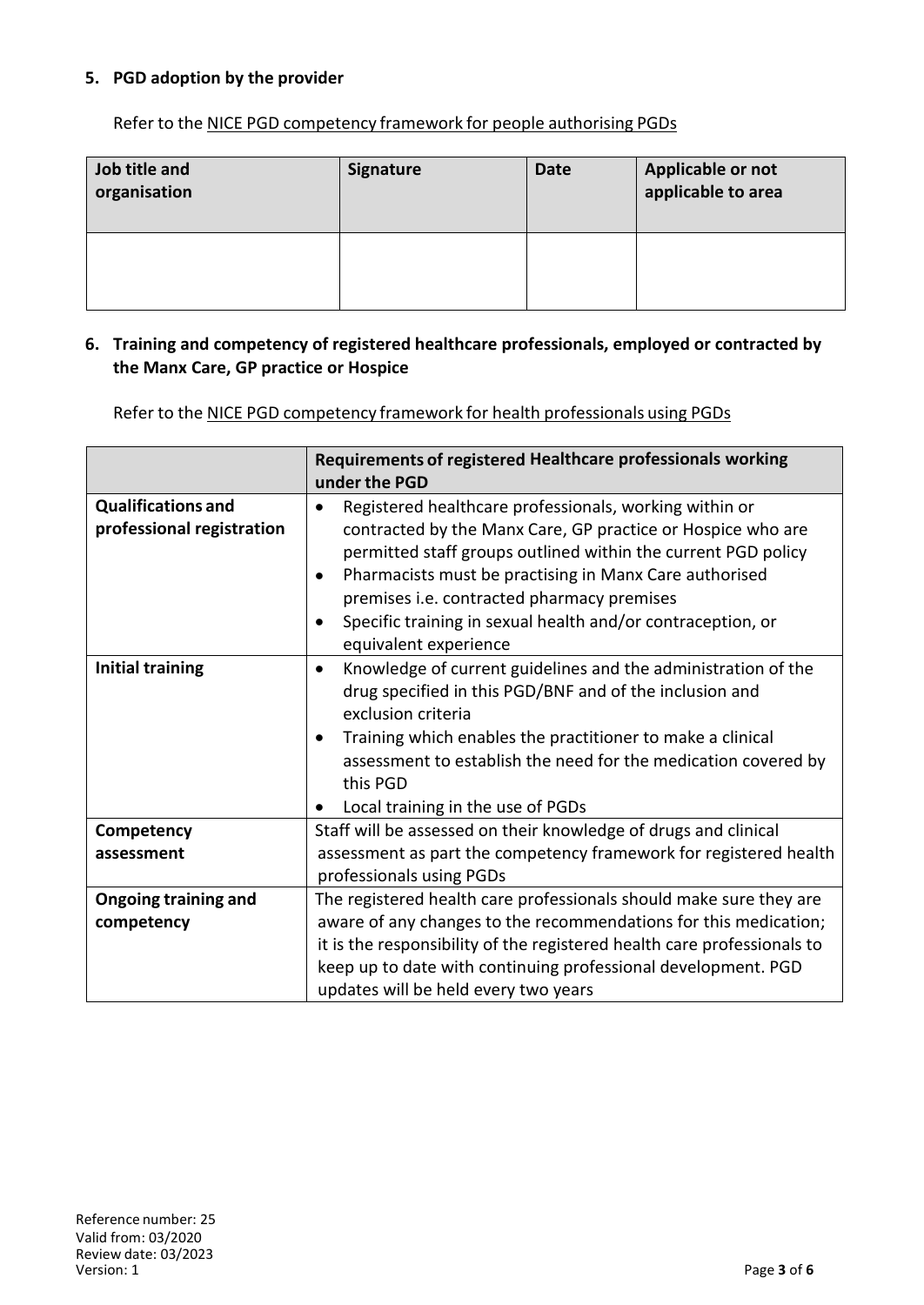## **7. Clinical Conditions**

| <b>Clinical condition or</b>     | Contraception                                                                   |  |  |
|----------------------------------|---------------------------------------------------------------------------------|--|--|
| situation to which this          |                                                                                 |  |  |
| <b>PGD applies</b>               |                                                                                 |  |  |
| <b>Inclusion criteria</b>        | Females ages 18 to 40 years                                                     |  |  |
| <b>Exclusion criteria</b>        | Suspected pregnancy<br>$\bullet$                                                |  |  |
|                                  | Known hypersensitivity                                                          |  |  |
|                                  | Any UKMEC level 3 or 4                                                          |  |  |
|                                  | Anyone with 2 or more UKMEC level 2's                                           |  |  |
|                                  | <b>Medication interactions</b>                                                  |  |  |
|                                  | Undiagnosed vaginal bleeding                                                    |  |  |
| <b>Cautions (including any</b>   | Anyone under 18 years of age<br>$\bullet$                                       |  |  |
| relevant action to be            | Anyone over 40 years of age<br>$\bullet$                                        |  |  |
| taken)                           | Active trophoblastic disease (until return to normal of urine- and<br>$\bullet$ |  |  |
|                                  | plasma-gonadotrophin concentration                                              |  |  |
|                                  | Arterial disease<br>$\bullet$                                                   |  |  |
|                                  | Disturbances of lipid metabolism                                                |  |  |
|                                  | History during pregnancy of deterioration of otosclerosis<br>$\bullet$          |  |  |
|                                  | History during pregnancy of pruritus<br>$\bullet$                               |  |  |
|                                  | History of jaundice in pregnancy<br>$\bullet$                                   |  |  |
|                                  | Malabsorption syndromes<br>$\bullet$                                            |  |  |
|                                  | Possible risk of breast cancer                                                  |  |  |
|                                  | Sex-steroid dependent cancer                                                    |  |  |
|                                  | Systemic lupus erythematosus with positive (or unknown)                         |  |  |
|                                  | antiphospholipid antibodies                                                     |  |  |
| <b>Arrangements for referral</b> | Patient should be referred to a more experienced clinical                       |  |  |
| for medical advice               | practitioner for further assessment                                             |  |  |
| Action to be taken if            | Patient should be referred to a more experienced clinical                       |  |  |
| patient excluded                 | practitioner for further assessment                                             |  |  |
| Action to be taken if            | A verbal explanation should be given to the patient on: the need                |  |  |
| patient declines                 | for the medication and any possible effects or potential risks                  |  |  |
| treatment                        | which may occur as a result of refusing treatment                               |  |  |
|                                  | This information must be documented in the patients' health                     |  |  |
|                                  | records                                                                         |  |  |
|                                  | Any patient who declines care must have demonstrated capacity                   |  |  |
|                                  | to do so                                                                        |  |  |
|                                  | Where appropriate care should be escalated                                      |  |  |

## **8. Details of the medicine**

| Name, form and strength                     | Etonogestrel 68mg sub-dermal implant                                                                                                                 |  |
|---------------------------------------------|------------------------------------------------------------------------------------------------------------------------------------------------------|--|
| of medicine                                 |                                                                                                                                                      |  |
| Legal category                              | Prescription Only Medicine (POM)                                                                                                                     |  |
| Indicate any off-label use<br>(if relevant) | Best practice advice is given by the FSRH and is used for guidance in<br>this PGD and may vary from the Summary of Product Characteristics<br>(SPC). |  |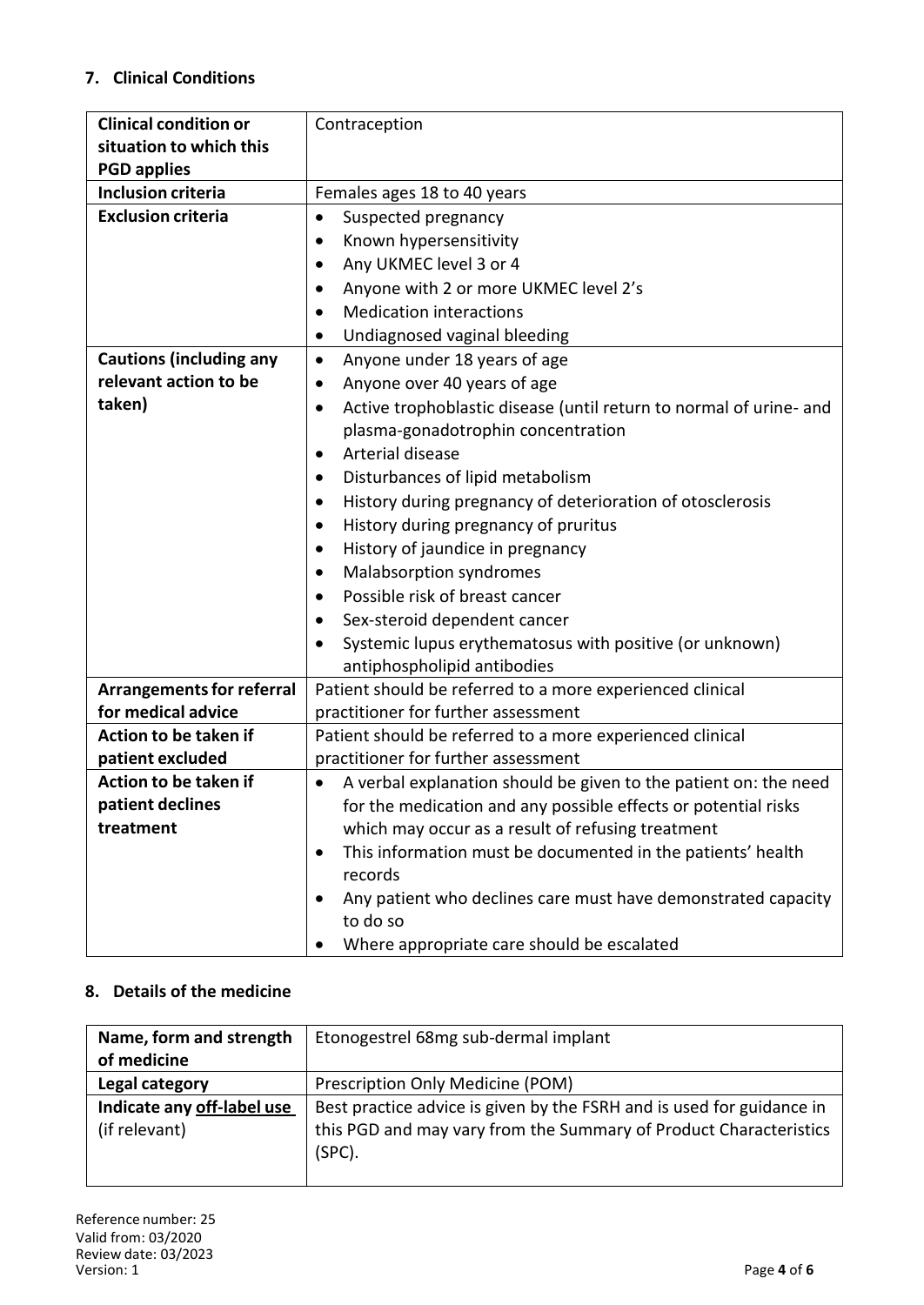|                                    | This PGD includes the following unlicensed use(s):                            |  |  |
|------------------------------------|-------------------------------------------------------------------------------|--|--|
|                                    | Insertion in individuals over 40 years of age<br>$\bullet$                    |  |  |
|                                    | Insertion in individuals under 18 years of age<br>$\bullet$                   |  |  |
|                                    | Active venous thromboembolic disorder                                         |  |  |
|                                    | The implant may be inserted or reinserted at any time as a quick<br>$\bullet$ |  |  |
|                                    | start method if it is reasonably certain that the individual is not           |  |  |
|                                    | pregnant. Additional contraception is then required for 7 days                |  |  |
|                                    | after insertion                                                               |  |  |
|                                    | The implant may be inserted immediately post-partum and after<br>٠            |  |  |
|                                    | 2nd trimester abortion or miscarriage                                         |  |  |
|                                    | The implant may be inserted at any time after mifepristone                    |  |  |
|                                    | administration at medical abortion or at any stage in a surgical              |  |  |
|                                    | abortion process                                                              |  |  |
| Route/method of                    | Sub-dermal implant                                                            |  |  |
| administration                     |                                                                               |  |  |
| Dose and frequency                 | Contraception (no hormonal contraceptive use in previous<br>$\bullet$         |  |  |
|                                    | month): 1 implant inserted during first 5 days of cycle, implant              |  |  |
|                                    | should be removed within 3 years of insertion                                 |  |  |
|                                    | Contraception (postpartum): 1 implant to be inserted 21-28                    |  |  |
|                                    | days after delivery (delay until 28 days postpartum if breast-                |  |  |
|                                    | feeding), implant should be removed within 3 years of insertion               |  |  |
|                                    | Contraception following abortion or miscarriage in the second<br>٠            |  |  |
|                                    | trimester: 1 implant to be inserted 21-28 days after abortion or              |  |  |
|                                    | miscarriage, implant should be removed within 3 years of                      |  |  |
|                                    | insertion                                                                     |  |  |
|                                    | Contraception following abortion or miscarriage in the first                  |  |  |
|                                    | trimester: 1 implant to be inserted within 5 days after abortion              |  |  |
|                                    | or miscarriage, implant should be removed within 3 years of                   |  |  |
|                                    | insertion                                                                     |  |  |
| <b>Quantity to be</b>              | One sub-dermal implant                                                        |  |  |
| administered and/or                |                                                                               |  |  |
| supplied                           |                                                                               |  |  |
| <b>Maximum or minimum</b>          | One episode of care                                                           |  |  |
| treatment period<br><b>Storage</b> |                                                                               |  |  |
| <b>Adverse effects</b>             | Room temperature<br>Abdominal pain<br>Hot flush<br>$\bullet$<br>٠             |  |  |
|                                    | Alopecia<br>Increased risk of infection                                       |  |  |
|                                    | Influenza like illness                                                        |  |  |
|                                    | Anxiety<br>$\bullet$<br>Libido decreased                                      |  |  |
|                                    | Appetite increased                                                            |  |  |
|                                    | <b>Breast abnormalities</b><br>Menstrual cycle<br>$\bullet$                   |  |  |
|                                    | irregularities<br>Depressed mood<br>Nausea                                    |  |  |
|                                    | <b>Dizziness</b>                                                              |  |  |
|                                    | Ovarian cyst<br><b>Emotional lability</b>                                     |  |  |
|                                    | Pain<br>Fatigue                                                               |  |  |
|                                    | Flatulence<br>Skin reactions                                                  |  |  |
|                                    | Weight changes<br>Headaches                                                   |  |  |
| <b>Records to be kept</b>          | The administration of any medication given under a PGD must be                |  |  |
|                                    | recorded within the patient's medical records                                 |  |  |